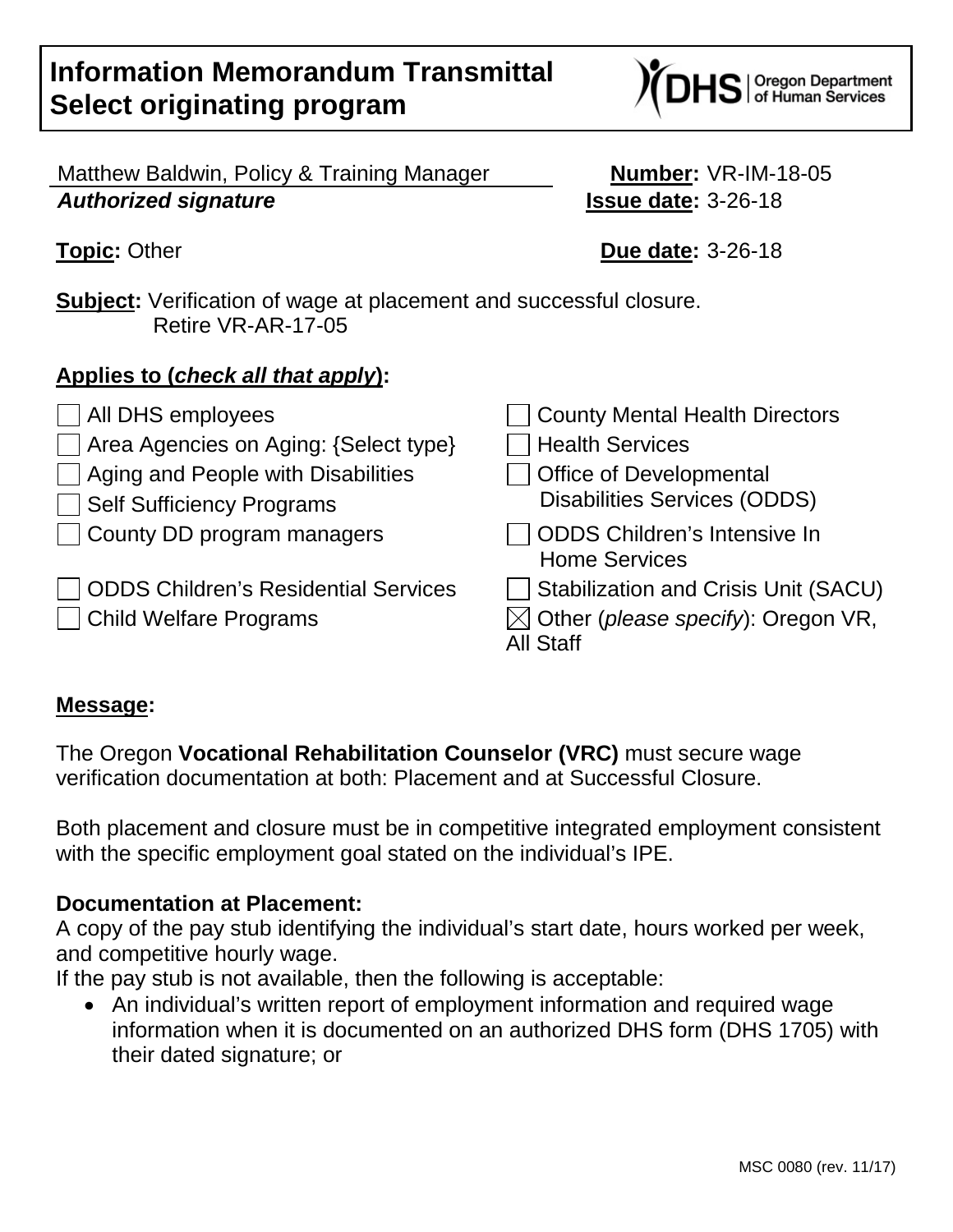• A detailed case note identifying the individual's employment information including the start date, hours per week, and competitive hourly wage that is based on the counselor's conversation with the actual employer. Prior to calling an employer, the individual shall be informed that information provided and gathered is limited to what is necessary to document and verify employment. This provides the individual the opportunity to discuss preferences and options for obtaining required documentation. When contacting an employer, please identify that you are calling on behalf of the State of Oregon, Department of Human Services to verify employment and wages.

If verification as stated above is not forthcoming and all efforts to obtain acceptable verification are documented, then the following is acceptable: a detailed case note identifying the individual's employment information including the start date, hours per week, and competitive hourly wage, that include the date employment verification was received with justification for the individual not providing formal documentation.

### **Documentation at Successful Closure:**

Prior to closure, a copy of the current pay stub identifying the individual's competitive hourly wage and hours to determine weekly earnings.

If the current pay stub is not available, then the following is acceptable:

- An individual's written report of employment information and required wage information documented on an authorized DHS form (DHS 1705) with their dated signature; or
- A detailed case note identifying the individual's employment information including the current competitive hourly wage and work hours in a typical week that is based on the counselor's conversation with the actual employer. Prior to calling an employer, the individual shall be informed that information provided and gathered is limited to what is necessary to document and verify employment. This provides the individual the opportunity to discuss preferences and options for obtaining required documentation. When contacting an employer, please identify that you are calling on behalf of the State of Oregon, Department of Human Services to verify employment and wages.

If verification as stated above is not forthcoming and all efforts to obtain acceptable verification are documented, then the following is acceptable: a detailed case note identifying the individual's employment information including the current competitive hourly wage and work hours in a typical week, the date the final employment verification was received with justification for the individual not providing formal documentation.

Individuals who are self-employed are required to provide wage documentation of competitive integrated self-employment. Please see page 6 of the RSA-TAC-17-04 for examples of documentation.